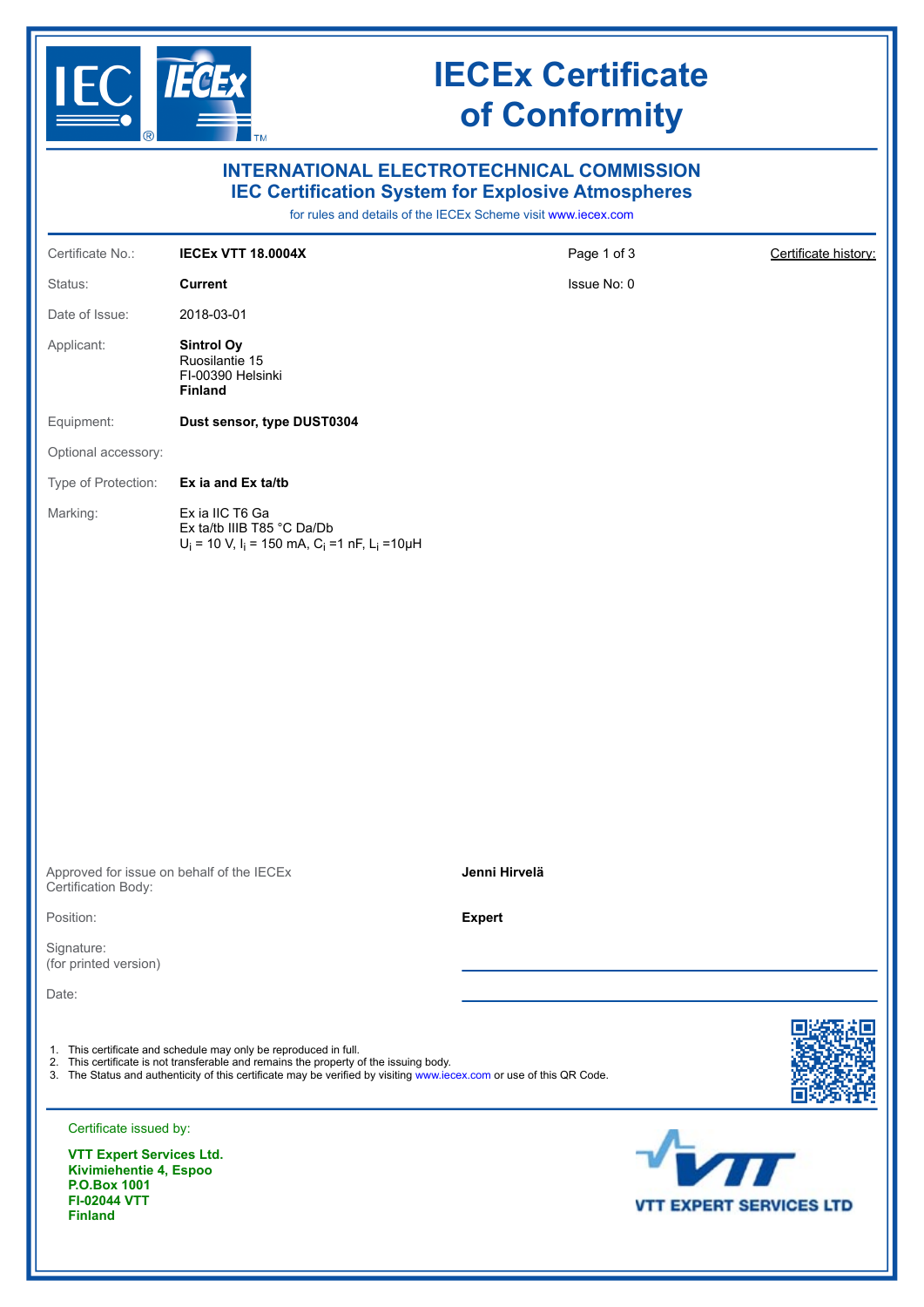

# **IECEx Certificate of Conformity**

Certificate No.: **IECEx VTT 18.0004X**

Date of issue: 2018-03-01

Page 2 of 3

Issue No: 0

Manufacturer: **Sintrol Oy** Ruosilantie 15 FI-00390 Helsinki **Finland**

Additional manufacturing locations:

This certificate is issued as verification that a sample(s), representative of production, was assessed and tested and found to comply with the IEC Standard list below and that the manufacturer's quality system, relating to the Ex products covered by this certificate, was assessed and found to comply with the IECEx Quality system requirements.This certificate is granted subject to the conditions as set out in IECEx Scheme Rules, IECEx 02 and Operational Documents as amended

### **STANDARDS** :

The equipment and any acceptable variations to it specified in the schedule of this certificate and the identified documents, was found to comply with the following standards

| IEC 60079-0:2017<br>Edition: 7.0 | Explosive atmospheres - Part 0: Equipment - General requirements                     |
|----------------------------------|--------------------------------------------------------------------------------------|
| IEC 60079-11:2011<br>Edition:6.0 | Explosive atmospheres - Part 11: Equipment protection by intrinsic safety "i"        |
| IEC 60079-31:2013<br>Edition:2   | Explosive atmospheres - Part 31: Equipment dust ignition protection by enclosure "t" |

This Certificate **does not** indicate compliance with safety and performance requirements other than those expressly included in the Standards listed above.

### **TEST & ASSESSMENT REPORTS:**

A sample(s) of the equipment listed has successfully met the examination and test requirements as recorded in:

Test Report:

[FI/VTT/ExTR18.0006/00](https://www.iecex-certs.com/deliverables/REPORT/14089/view)

#### Quality Assessment Report:

[FI/VTT/QAR13.0001/02](https://www.iecex-certs.com/deliverables/REPORT/45497/view)